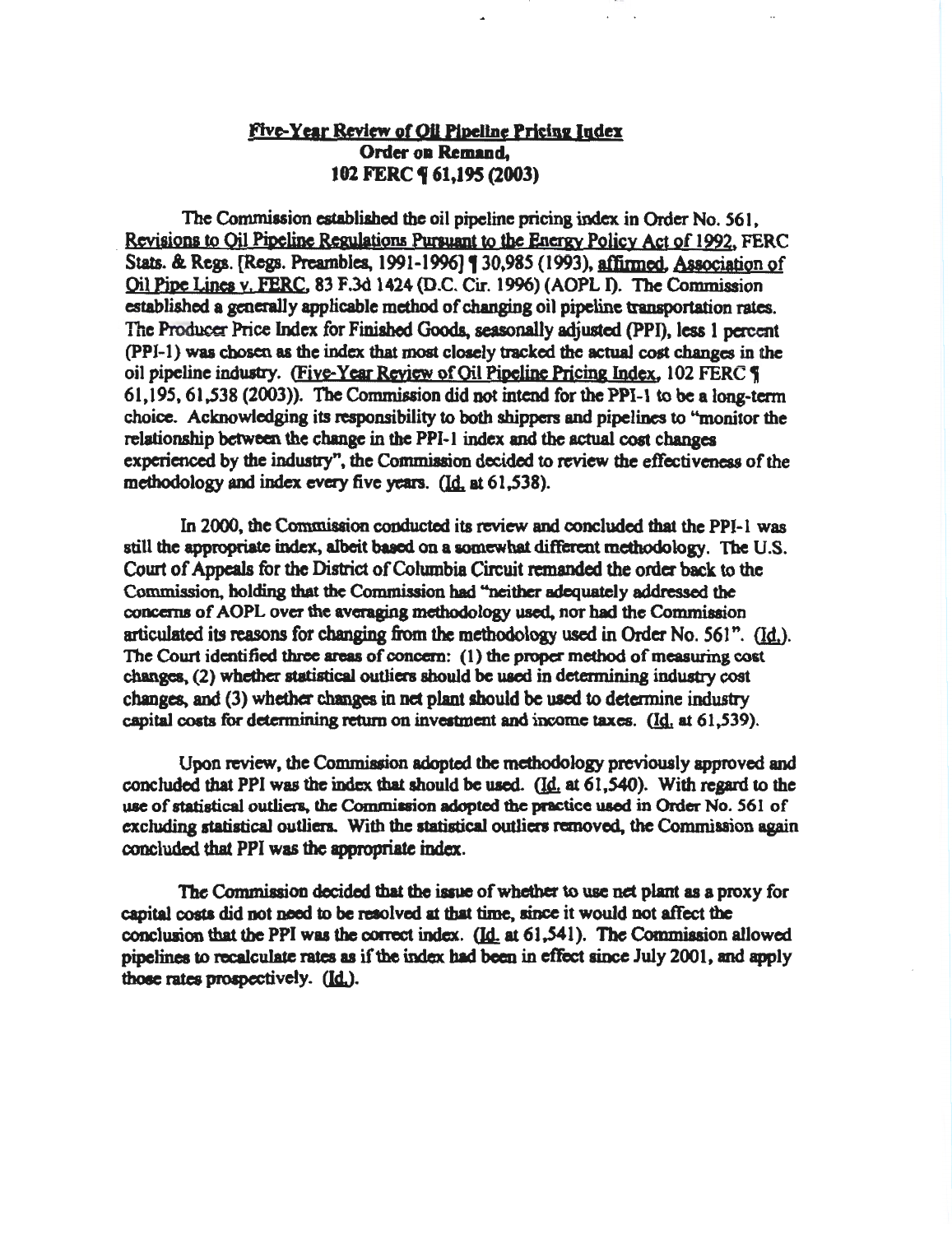$\mathcal{L}^{\text{max}}$  .

COMM-OPINION-ORDER, 102 FERC 161,195, Five-Year Review of Oil Pipeline Pricing Index, Docket Nos. RM00-11-000 and RM00-11-001, (February 24, 2003)

© 2005, CCH INCORPORATED. All Rights Reserved. A WoltersKluwer Company

Five-Year Review of Oil Pipeline Pricing Index, Docket Nos. RM00-11-000 and RM00-11-001

 $[61,537]$ 

## $[761, 195]$

Five-Year Review of Oil Pipeline Pricing Index, Docket Nos. RM00-11-000 and RM00-11-001

**Order on Remand** 

(Issued February 24, 2003)

## Before Commissioners: Pat Wood, III, Chairman; William L. Massey, and Nora Mead Brownell.

1. This order responds to the remand of the Commission's order of December 14, 2000 in this proceeding (December 2000 Order)<sup>1</sup> which continued the oil pipeline pricing index for the current five-year period as the Producer Price Index for Finished Goods, seasonally adjusted (PPI), less 1 per cent (PPI-1). For the reasons appearing below, and in light of the court's remand, the Commission determines after further cost data analysis that the appropriate oil pricing index for the current five-year period should be the PPI without the-1 per cent adjustment. Oil pipelines may calculate the current ceiling rate using the PPI as though that had been the index in effect since July 2001, and may file for rate increases to the celling so calculated, to be effective 30 days after the date of their filings.

#### Background

2. The oil pipeline pricing index was established in Order No. 561, Revisions to Oil Pipeline Regulations Pursuant to the Energy Policy Act of 1992.<sup>2</sup> In Order Nos. 561 and 561-A, the Commission established a simplified and generally applica

### $[61,538]$

ble method of changing oil pipeline transportation rates. An indexing method was selected for determining the allowable annual changes in rates which would be generally applicable to oil pipelines regulated by the Commission under the Interstate Commerce Act. The PPI-1 was chosen by the Commission as the index that most closely tracked the actual cost changes in the oil pipeline industry.<sup>3</sup>

3. As the Commission stated in Order No. 561 and reaffirmed in Order No. 561-A, the selection of the PPI-1 was not necessarily a choice for all time. The Commission recognized that its responsibilities, to both shippers and pipelines, required it to monitor the relationship between the change in the PPI-1 index and the actual cost changes experienced by the industry. The Commission undertook to review the effectiveness of its rate changing methodology and the index every five years. The Commission's adoption of its rate changing methodology and the PPI-1 index was affirmed by the U.S. Court of Appeals for the District of Columbia Circuit on May 10, 1996.<sup>4</sup> The court upheld the Commission in all respects on its choice of an index, and cited with approval the Commission's determination to review the index formula after five years' experience.

4. The Commission set about to review the effectiveness of the PPI-1 index to reflect oil pipeline cost changes in mid-2000) by issuance of a Notice of Inquiry, and conducted its review by issuance of the December 2000 Order, In that order, the Commission concluded that the PPI-1 index had reasonably approximated the actual cost changes in the oil pipeline industry during the preceding five-year period, and that this index should be continued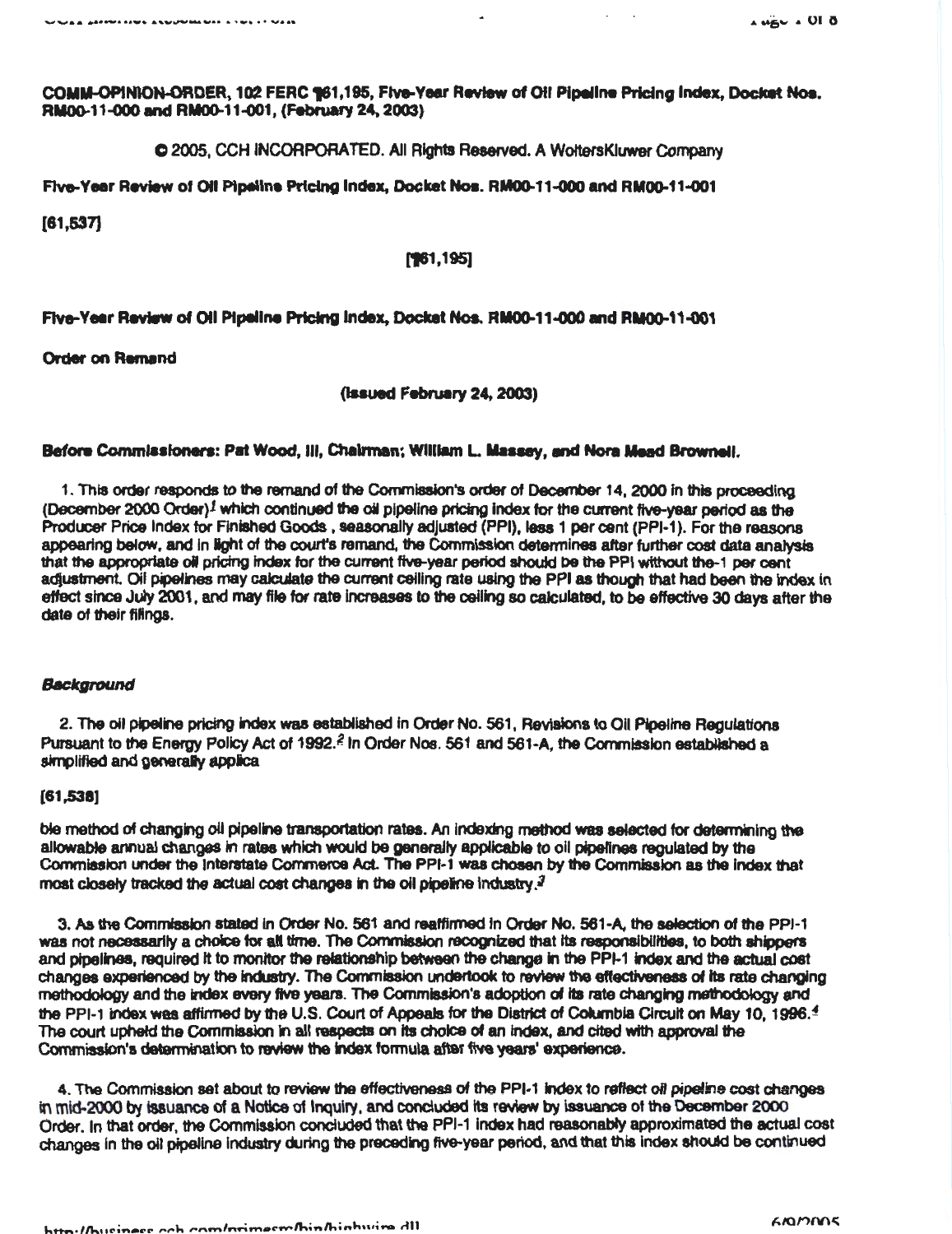for the next five-year period.<sup>5</sup> During its review of the PPI-1 index, the Commission had before it a Staff study of the effectiveness of the change in the PPI-1 index, and initial and reply comments by interested parties on that study. The Association of Oil Pipe Lines (AOPL) provided evidence that the appropriate index should be the PPI rather than the PPI-1, and a group of shippers, including Sinclair Oil Corporation and Tesoro Petroleum Company, Inc., presented comments and evidence that the appropriate index should be PPI-2.

5. The Commission decided in the December 2000 Order to utilize a weighted average of annual industry cost changes rather than to consider the cost changes experienced by individual pipelines to determine whether the changes in the PPI-1 index provided an adequate measure of cost changes. Under this methodology, the year-toyear percent changes in the annual weighted average cost of the oil pipeline industry was examined, each firm's cost being weighted by its share of the total barrei-miles shipped during that year, and those changes were then compared with the year-to-year percent changes in the PPI-1 index, after adjusting the period during which the index changes occurred to match the period for which the cost data were available. A simple average of those year-to-year percent changes is then computed and the two averages are compared. In using industry-wide cost, the Commission reasoned that it was unnecessary to discard statistical outliers. This methodology differed from the methodology used in Order No. 561 for determining such changes, where the Commission utilized the average of the year-to-year cost changes of each pipeline firm, with statistical outliers being discarded, as opposed to utilizing cost changes for the entire industry.

6. The December 2000 Order also excluded changes in net plant to estimate capital cost changes (depreciation, amortization, return on investment and income taxes) in order to calculate return on investment and income taxes, because the Commission concluded that net plant was an imperfect measure of these two elements of capital costs, and these elements of capital cost were relatively minor.<sup>6</sup>

#### **The Remand**

7. The Court remanded the December 2000 Order to the Commission, holding that the Commission had neither adequately addressed the concerns of AOPL over the averaging methodology used by the Commission. nor had the Commission articulated its reasons for changing from the methodology used in Order No. 561.<sup>7</sup> specifically the shift in methodology regarding outliers and net plant.

8. The Court characterized the Commission's weighted-average approach as a "floating weighted average," because it effectively weighs each pipeline's per-barrel costs by that pipeline's volume. This is to be contrasted with the fixed-weight average, which weighs each firm's cost change by the firm's market share. This use of a floating weighted average, according to the Court, "can yield odd results." For example, such an average will include the costs of new entrants, even though they will have not experienced any cost changes at all, since they have not been in the market. Moreover, changes in market share can give a distorted impression of cost changes. The Court observed that the Commission had made

# $[61, 539]$

several collateral arguments in support of its approach, "none of which are persuasive."

9. As to the use of statistical outliers, the Court stated that the Commission had not justified its departure from the exclusion of outliers in Order Nos. 561 and 561-A. The court pointed out that the Commission had relied extensively on the 1993 study presented by Dr. Alfred Kahn and defended the study's use of the 50% cost change dataset, and that the Commission had not explained its change in the methodology. The Court also pointed out that the Commission's principal objection seemed to be that when the dataset was narrowed from 100% to 90% to 80% to 50%, the cost change average systematically increased. The Court stated:

To the extent that FERC refused to exclude outliers on the ground that doing so changed the result, it obviously missed the whole point: the object of excluding outliers is to prevent extreme and spurious data from biasing an analysis... . To the extent that FERC refused to adjust only because of the direction of the resulting change (upward rather than downward), refutation is (we hope) superfluous.<sup>8</sup>

10. As to eschewing the use of changes in net plant in the December 2000 Order, the Court again pointed to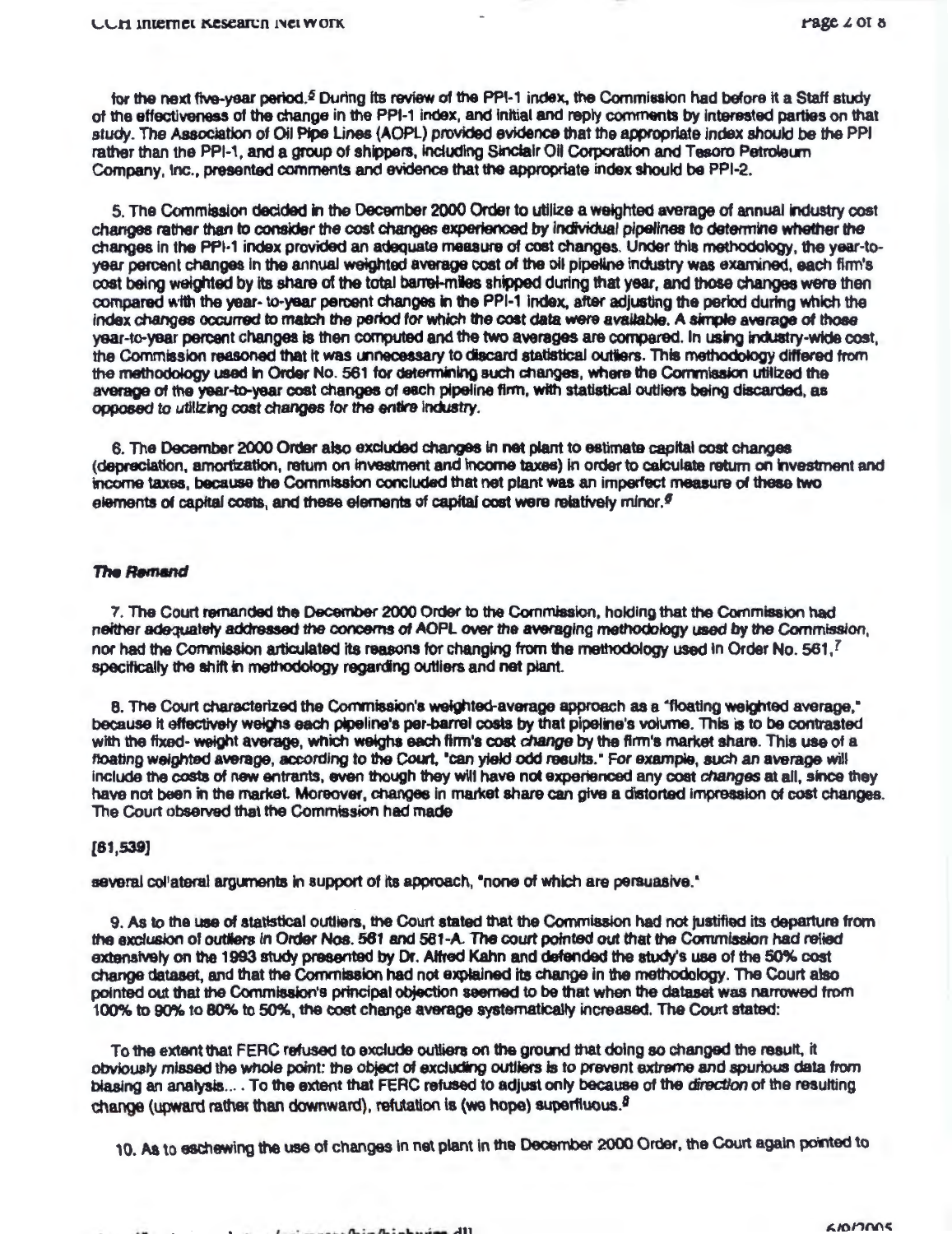the Commission's inconsistency in its treatment of net plant in that it used net plant in determining capital costs in Order Nos. 561 and 561-A. The Court stated that the Commission in Order Nos. 561 and 561-A had relied heavily on the Kahn study, which expressly used net plant to approximate returns on Investment and income taxes, despite its imperfections. The December 2000 Order relied on those same imperfections to reject Its usa. The Court stated that the Commission had offered no explanation for the change. $f$ 

11. Based on the foregoing, the Court remanded the case to the Commission for conaideration of these three issues. It did not vacate the December 2000 Order, because it was unclear whether the remanded issues would \*change FERC's cost data analysis sufficiently to render the selection of PPI-1 inappropriate.\*10

12. Two separate petitions for Commission action on the remand by the United States Court of Appeals for the D.C. Circuit were filed, one by the Association of Oil Pipe Lines (AOPL), and the other jointly by Sinclair Oil Corporation and Tesoro Refining and Marketing Corpoany (Shippers).

13. AOPL argued again for the use of the PPI as the appropriate index, and for a one-time adjustment to the indexed rates at the next adjustment period to reflect the higher PPI index for the past periods since the year 2000 adjustments.

14. Shippers filed a response to AOPL'a petition and filed their own petition for action on remand, urging the Commission to further explain the underlying basis for the adoption of the PPI-1 index and to reaffirm its decision to use PPI-1 as the appropriate index for measuring cost changes in the oil pipeline industry. In their pleading, Shippers essentially argue that the Court left the Commission a great deal of flexibility, in that the Court remanded the case to the Commlsalon for further explanation of Its rationale for departing from the approved Order No. 561 methodology. Shippers argue that the Commission can adopt the rationale contained in Shippers' comments as justification for the continuation of the PPI-1 index.

15. AOPL filed an answer to the Shipper's petition. AOPL discussed each of Shipper's argunents and concluded that the Commission should adopt the PPI as the appropriate index to be applied to oil pipeline rates.

#### **Discussion**

16. In Order No. 5611561-A. the Commission determined that the PPI-1 was the index which beat tracked oil pipeline coat changes. The Commission emphasized that this determination was not a one-time determination, and that the choice of the index would be reviewed after a five-year period.

17. In considering the appropriate index for oil pipeline rates for the current five-year period, we originally departed from the Order No. 561/561-A methodology in several respects, as described by the court. In Order No. 561, the Commission recognized a need for flexibility in reviewing the continued viability of the PPI-1 index and, thus, in the December 2000 Order the Commission had adopted an approach that departed from the Initial method used In Order No. 561 to setlte on the PPI·1 Index. On Uther conaideration, howewr, we conclude that the most appropriate way to measure pipeline costs and rate ceilings, and assure that the nexus initially drawn between them continues, is to apply the same method as applied in initially drawing that connection. We will return to that method for further cost data analysis in this order. In doing so, we conclude that the record in this proceeding, inCluding the petitions seeking a Commlsaion order on remand, supports adopting 1he PPI as the appropriate index for the current five-year period. Appendix A to this order reflects the calculations and comparisons we have made.

18. The court In Its remand order identified ttvae areaa of concem that It had with our December 2000 Order: the proper method of measuring of cost changes, whether statistical outliers should be used in determining industry cost changes, and whether changes in net plant should be used to determine industry capital costs for determining return on investment and income taxes. The court pointed out that, in each instance, the Commission had strayed from its court-approved methodology

# {61,540]

contained in Order No. 561 without providing adequate justification for the modifications.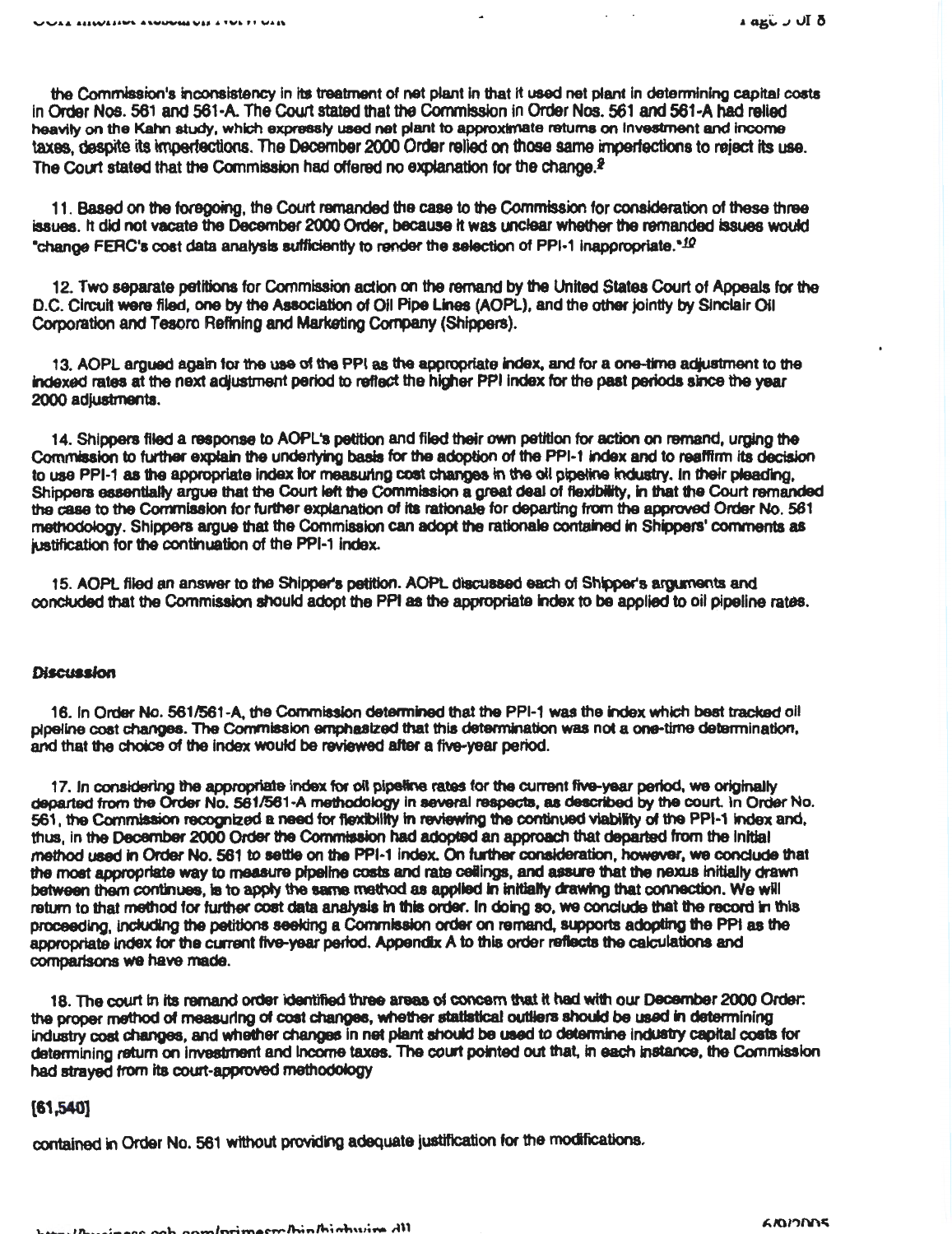19. The first issue was whether the Commission had erred in using a "floating weighted average" to measure cost changes during the five-year period extending from 1995-through 1999 rather than using any of the methods discussed by the Commission in Order No. 561, Those methods were to calculate the percentage cost change per barrel-mile for each firm and combine them in a simple average (unweighted average). Another would be to combine the firm barrel-mile costs in an average weighted by volume (fixed weighted average). Another would be to take the median of the distribution (median). The court stated that Order Nos. 561 and 561-A substantially relied on a study that reported the results of all three of these methods, as well as a composite figure that combined these three methods. The change in the composite for each of the periods considered was fairly close to PPI-1, and this is what the court had approved in AOPL I.

20. In rejecting the Commission's use of the floating weighted average, the court pointed out that the Commission seemed to rationalize its use of this methodology, at least in part, on the contention that pipelines' market share would be influenced by consumers choosing to use lower cost pipelines rather than higher cost lines. The court, relying on the statement of Dr. Kahn on behalf of AOPL, stated that changes in market share can give a distorted impression of cost changes when a floating-weight average is employed.<sup>11</sup> This could occur where there has been a relative increase in output by low cost pipelines relative to high cost pipelines. The use of the floating-weight average could result in al pipelines experiencing a uniform increase in costs, but the floatingweight average would show a decline. Moreover, the court agreed with AOPL that the relative shifts in output between high cost and low cost pipelines does not represent the natural working of market forces inasmuch as there is little substitutability between pipelines in the industry based solely on cost, since the shift in total volumes shipped from higher-cost crude to lower-cost product pipelines has relatively little to do with competition, or substituting one pipeline for another.

21. Finally, the court was critical of the Commission's use of the totality of pipeline costs, when it should have been looking at cost changes. The use of a totality of costs did not reflect the fact that some entities could have entered the market at a time when their costs would be reflected, but due to the timing of their entrance into the market, there would have been no cost change to measure.

22. The court was also concerned about the Commission's failure to exclude statistical outliers<sup>12</sup> in conducting its study, as it had done in its Order No. 561 methodology, without adequate justification. The court observed that the object of excluding outliers is to prevent extreme and sourious data from biasing an analysis.

23. Upon review, the Commission as stated has adopted the methodology it used in Order Nos. 561 and 561-A. The results produced by examination of an unweighted average, a fixed weighted average, a median and a composite of the cost changes indicates that PPI is the index that should be employed.

24. Our review of the changes in pipeline cost data starts with the premise of the cumulative changes in costs over the five-year period (1994-1999) for all ninety pipelines that provided data through Form 6 for the entire period. We have thus eliminated those pipelines who may have entered or existed the industry during the fivevear period. We then considered the middle 50% of the pipelines, excluding the high and low 25% as being statistical outliers.<sup>12</sup> Our sampling set thus included 46 pipelines, Based upon our use of this set, we find that the median of the set reflects a 5,59% operating cost change from 1994 to 1999. A simple unweighted average of the curridative operating cost changes for these 46 pipelines from 1994 to 1999 shows a curriulative average change in reported operating costs of 3.98%. Using a fixed-weight average, the result is a change of 10.23%. An 80% sampling likewise shows an unweighted average of the cumulative average operating cost changes to be 5.11%. Using a fixed-weight average, the result is 8,08%.

25. The cumulative change in the PPI-1 for the five-year period reflects a change of 0.79%. The cumulative change in PPI reflects a change of 5.79%. It is obvious, from a comparison of these results, that the cumulative change in PPI most nearly reflects the curnulative change in pipeline operating costs for the period, regardless of what criteria are used consistent with Order Nos. 561 and 561-A.

26. Finally, the court was concerned about the Commission's exclusion of changes in net plant to calculate capital cost changes in return on investment and income taxes. According to the Commission, these two elements of capital cost are relatively minor. While the Commission's study accounted for changes in depreciation and amortization, it did not account for return on investment and income taxes, concluding that net plant was an imperfect measure of these cost changes and might distort the analysis. However, the court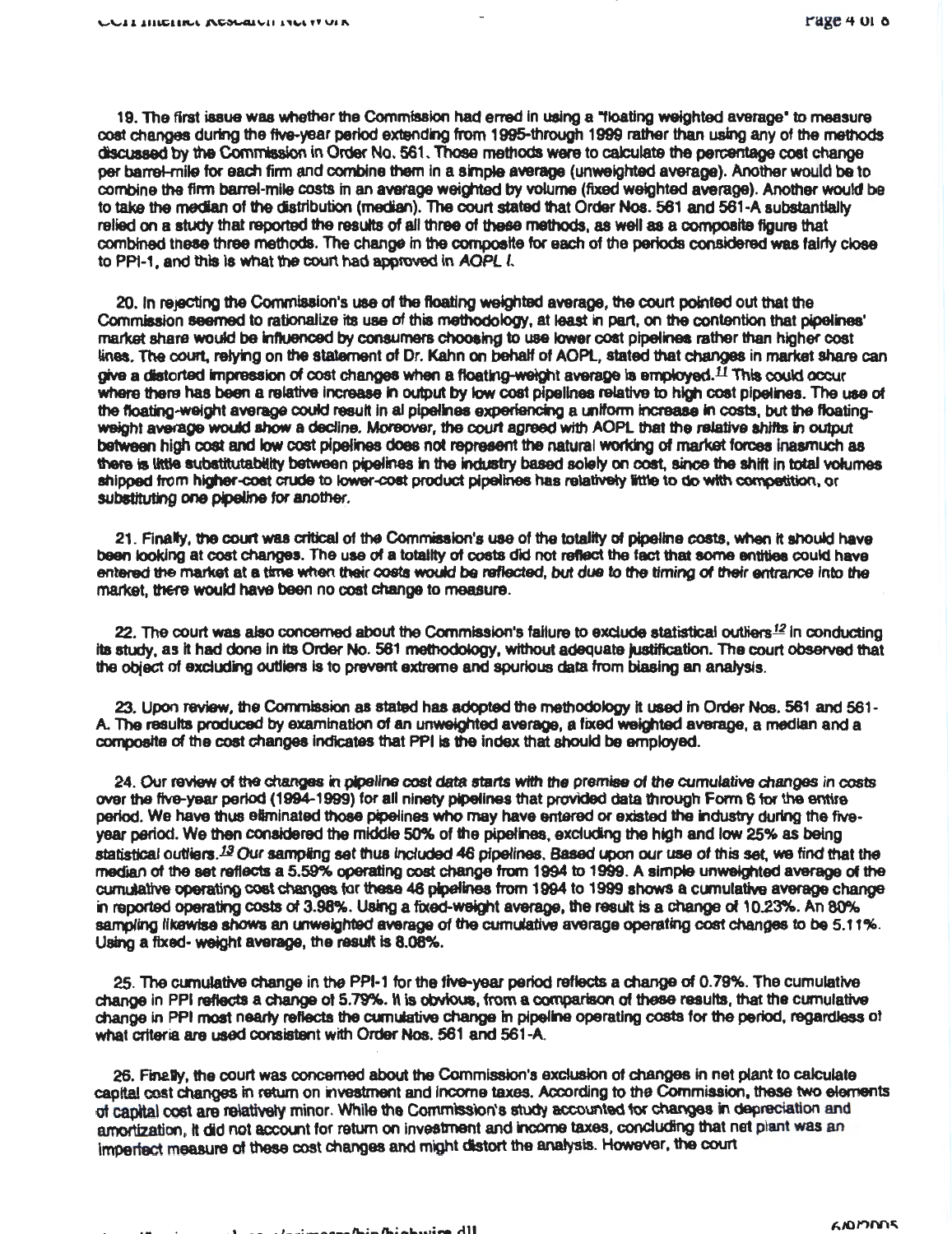# $[61,541]$

noted that, in Order No. 561, the Commission had specifically defended the use of net plant to calculate return on investment and income taxes. Thus, having previously used changes in net plant for calculating return on investment and income taxes despite its imperfections, it then used those very imperfections to reject its use without offering any explanation for the change.

27. In Order Nos. 561/561-A, we considered the change in net plant to be a surrogate for the changes in capital costs of the pipelines. This methodology was upheld by the court in its review of those orders. In our original analysis leading up to the December 2000 Order, we determined to use actual data reflecting capital costs rather than a proxy for such costs. The data available to us indicated that the capital cost elements of depreciation and amortization increased in the five-year period under review. As stated in the December 2000 Order, the majority of capital costs are reflected in depreciation and amortization. We reasoned that the other two elements of capital cost-return on investment and income taxes-would have only a minor effect on the changes in pipelines' costs and therefore did not analyze those two elements.

28. Using the Order Nos. 561/561-A methodology and using the changes in net plant as a surrogate for changes in capital costs will not affect our determination that PPI is the appropriate index to be used. After computing the changes in operating expenses, as shown in Appendix A, consistent with the Order Nos. 561/561-A methodology, we considered the effect on these changes of the Kahn adjustments for changes in net plant, as reflected in Table 6 of Appendix B accompanying his testimony submitted by AOPL in this proceeding. The net plant adjustment utilized by Dr. Kahn resulted in adjustments which would reduce the annual percent change in the composite rate using the middle 50 percent sampling to approximately 0.82%, compared to 1.32% when considering operating costs alone. At the 80 percent sampling, the annual percent change in the composite rate is increased to approximately 1.64%, compared to 1.25% when considering operating cost alone. Given that the average annual change in PPI is 1.16%, whereas the average annual change in PPI-1 is 0.16%, the change in pipeline costs when considering both the operating and capital costs is clearly more nearly captured by PPI than by PPI-1.

29. As AOPL itself observed in its petition for order on remand, the issue of whether to use net plant as a proxy for capital costs "need not be resolved at this time because ignoring net plant analysis does not change Dr. Kahn's conclusion that the PPI is the appropriate index."<sup>14</sup> Likewise, our analysis of the cumulative operating cost changes corresponds more closely to the cumulative change in the PPI than to PPI-1, similar to the analysis of Dr. Kahn. Therefore, the addition of the increases in net plant only confirms that PPI is the better index to use rather than PPI-1 if we were to use net plant as a proxy for capital costs as we did in Order Nos. 561/561-A.

30. As we provided in Order Nos. 561/561-A, we will undertake a review of pipeline cost in 2005 to determine whether the change in the PPI still reflects the best measure of oil pipeline cost changes during the current fiveyear period.

# Interim Rate Change Filings

31. AOPL requests that the Commission allow pipelines to compute the starting point of the change in the ceiling rate as though the PPI had been in effect since the beginning of the current five-year period. In other words, it requests that the Commission give effect to the curriclative changes in the PPI since July 1, 2001. We agree that this should be done. The difference is a slight increase in the maximum ceiling rate that may be charged, but equities dictate that we should attempt to put the parties in the same position they would have been in had we adopted the PPI in our December 2000 Order.<sup>15</sup> We will therefore allow pipelines to recalculate the maximum celling rates that they may charge their customers as though the PPI had been in effect throughout the current period. Moreover, similar to what we did in Order No. 561, we will allow pipelines to file for increases based on the newly calculated ceiling rate upon issuance of this order, to be effective 30 days after such filing.

The Commission orders: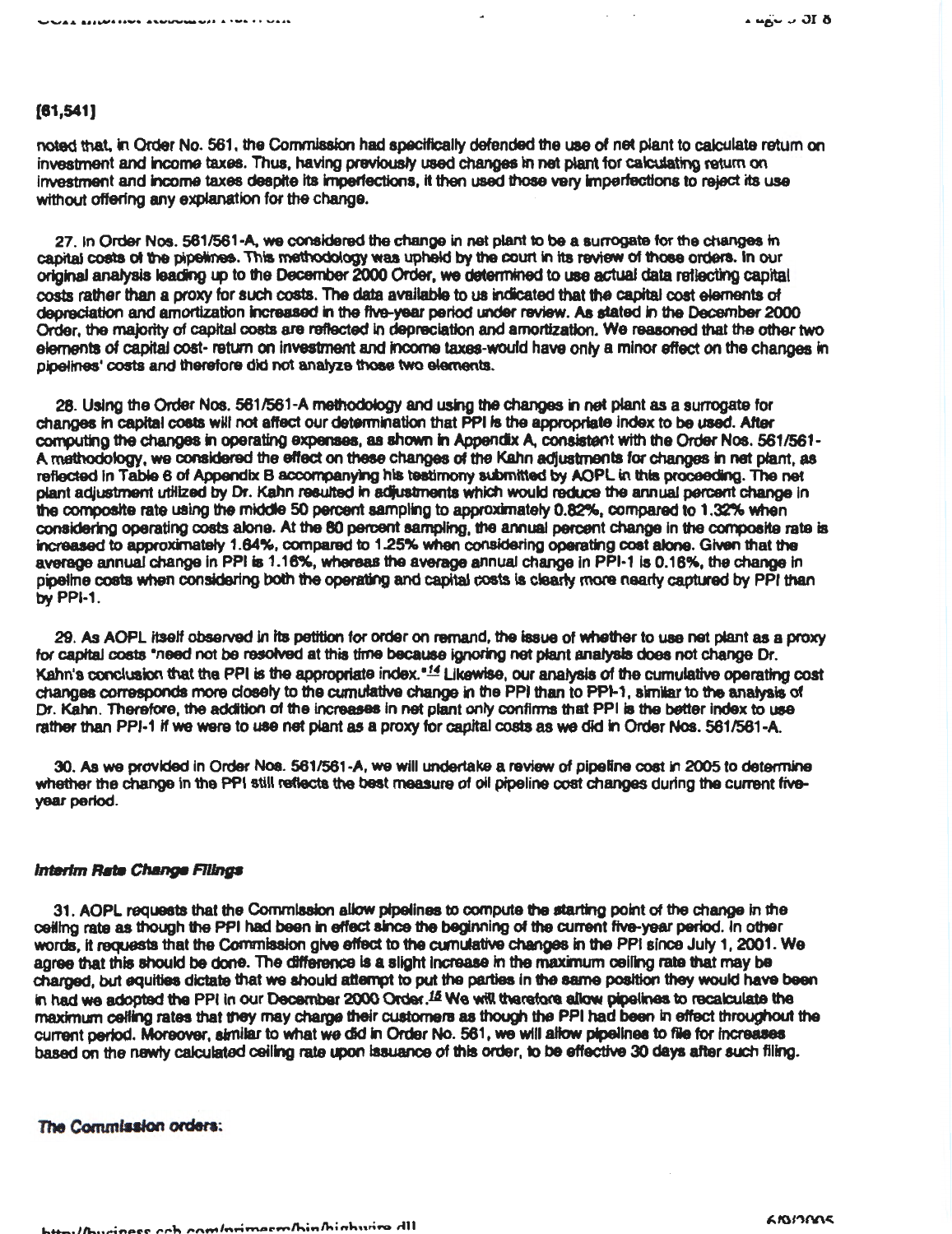(A) The appropriate Index to be utilized for oil pipeline ratemaking for the five-year period under review is the PPI, as discussed in the body of this order.

(B) Upon Issuance of this order, pipelines may file to change their tariff rates to reflect the applicable calling levels based on the PPI, calculated as though it had been in effect from July 1, 2001. Such rates may be made effective upon 30 days notice.

# Appendix A

Rate of Change in Operating Costs Compared to Changes in PPI and PPI-1 For the Period of 1994-1999

|                       | % Change-Cumulative | % Change-Annual |
|-----------------------|---------------------|-----------------|
|                       |                     |                 |
| Based Upon Middle 50% |                     |                 |
| Unweighted            |                     |                 |
| Average               | 3.98%               | .80%            |
| Weighted              |                     |                 |
| Average               | 10.238              | 2.05%           |
| Median                | 5.59%               | 1.12%           |
| [61, 542]             |                     |                 |
| Composite             | 6.60%               | 1.32%           |
| Based Upon Middle 80% |                     |                 |
| Unweighted            |                     |                 |
| Average               | 5.11%               | 1.02%           |
| Weighted              |                     |                 |
| Average               | 8.08%               | 1.61%           |
| Median                | 5.59%               | 1.12%           |
| Composite             | 6.26%               | 1.25%           |
| PPI                   | 5.79%               | 1.16%           |
| $PPI-1$               | .79%                | .16%            |

# Appendix B

To establish new index ceftlng levels In compliance with this order, oil pipelines must recak:ulate as follows using seasonally-adjusted PPI-FG,<sup>1</sup> instead of the previously used PPI-FG minus one percent:

(1) Multiply their July 1, 2000-June 30, 2001 index ceiling levels by the PPI-FG index of 1.037594 and round to the nearest hundredth of a cent<sup>2</sup> to compute their index ceiling levels for the period July 1, 2001-June 30, 2002.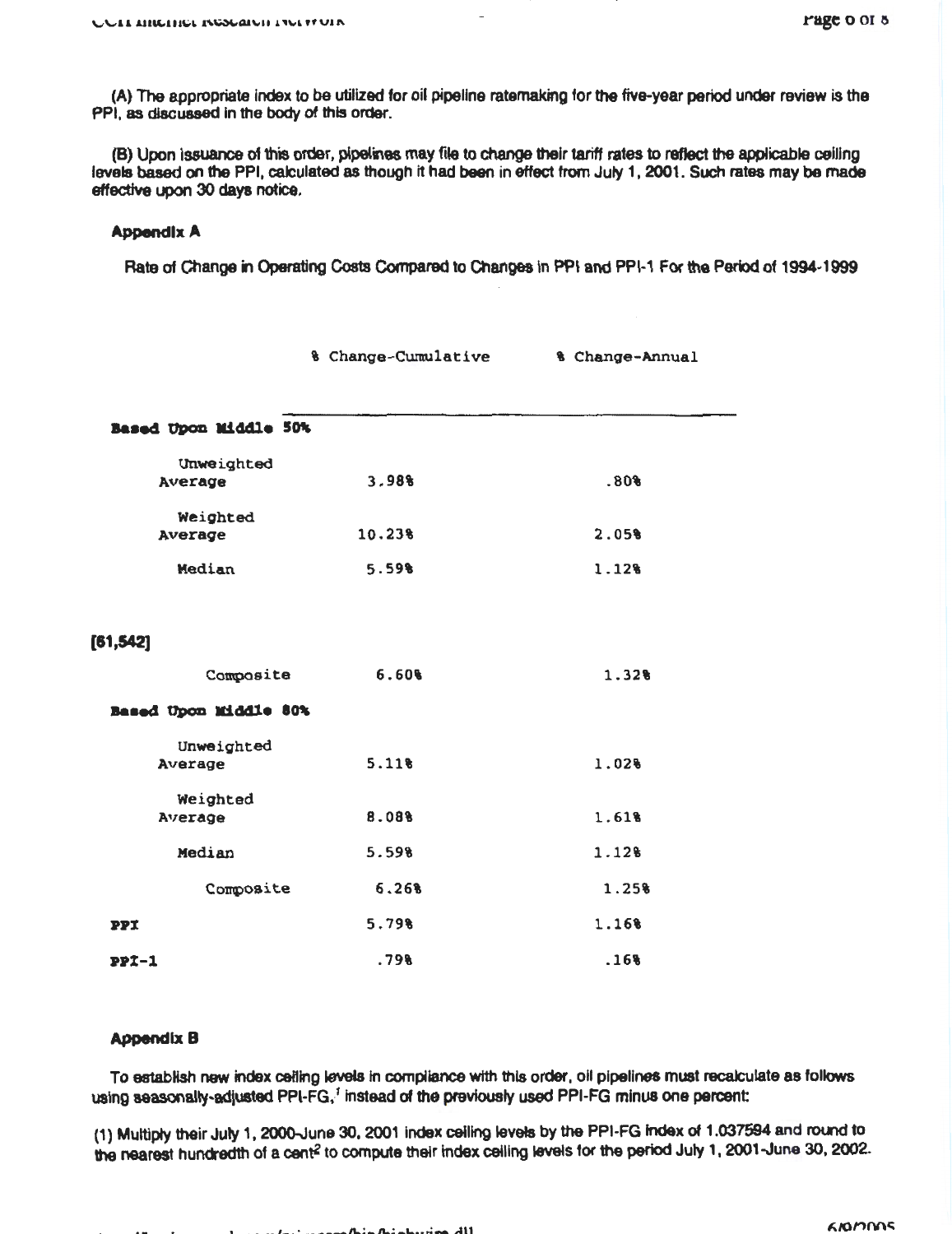(2) Multiply their July 1, 2001.June 30, 2002 index ceiling levels by the PPI-FG Index of 1.019565 and round to the nearest hundredth of a cent to compute their index ceiling levels for the period July 1, 2002-June 30, 2003.<sup>3</sup>

For example, if the July 1, 2000-June 30, 2001 index ceiling level were 50.25 cents, that ceiling level would be multiplied by 1.037594 (50.25  $\times$  0.1.037594 = 52.139099). Rounded to the nearest hundredth of a cent, the index ceiling level for the period July 1, 2001 -June 30, 2002 would be 52.14 cents. The July 1, 2001 -June 30, 2002 index ceiling level of 52.14 cents would then be multiplied by  $1.019565$  (52.14  $\times$  1.019565 = 53.160119). Rounded to the nearest hundredth of a cent, the index ceiling level for the period July 1, 2002-June 30, 2003. would be 53.16 cents.

The index to be issued In May 2003 will be applied to the pipeines' July 1, 2002-June 30, 2003 Index ceiling levels to determine the appropriate ceiling levels for the period July 1, 2003-June 30, 2004.

1 *Five-*Year RevieW of Oil Pfpellne Pricing Index, 93 EEBC 161.266 (2000), Bird In *part* and *remanded* In *part.*  Association of *Oil Pipe Lines v. FERC*, 281 F.3d 239 (D.C. Cir. 2002) (AOPL If).

Z *RBvisions to* Oil *Pipeline* Regulations PuiSUIJtft *to* the *Energy Polley* Act, FERC *Statut9S and* Regulations, Regulations Preambles January 1991-June 1996 130,985 (1993), 58 Fed. Reg. 58753 (November 4, 1993); order on reh'g, Order No. 561-A. FERC Statutes and Regulations, Regulations Preambles January 1991-June 1996 131.000 (1994), 59 Fed. Reg. 40243 (August 8, 1994), affirmed, Association of Oil Pipe Lines v. FERC, 83 F.3d 1424 (D.C. Cir. 1996) (AOPL f). The Energy Policy Act's mandate of establishing a simplified and generally appicabfe method of regulating oil transportation rates speciflcalty excluded the Trans-Alaska Pipeline System (TAPS), or any pipeline delivering oil, directly or indirectly, into it.

<sup>3</sup> Excluding TAPS and the applicable Alaska pipelines. *See* n.2 above.

<sup>~</sup>*AssocJBtJon of* 011 Pfp8 Lines *v.* FERC, 83 F.3d 1424 (D.C. Cir. 1996).

<sup>\$</sup>93 FERC at p. 61,856.

.<br>The stage along the moment of the LI Aves

§ Order Nos. 561 and 561-A spectficaDy defended the use of net plant to calculate retum on investment and income taxes. In tact, Order No. 561 used net plant as proxy for depreciation and amortization, and appeared to use net plant only tor detennining investment and income taxes.

l *.AssociBtion* of 011 *Pipe* Lines *v.* FERC, 281 F.3d 239 (D.C. Clr. 2002).

I 281 F.3d at 246.

<sup>2</sup> id. at 247.

 $10$  *ld.* at 248.

 $11$  281 F.3d at 242.

12 Statistical outliers are data points so extreme that they raise a question whether they may be the result of recording or measurement errors or some other anomaly  $-e.g.,$  some pipelines may have reported volumes in barrels rather than barret-miles, etc.

 $13$  We actually considered approximately 51% of the pipelines, since the exclusion of 25% of the pipelines at the top and bottam end would result in excluding 22.5 pipelines. Rather, we chose to exclude 22 at the top and 22 at the bottom, resulting in 46 pipelines being in the sample rather than 45.

 $14$  Petition at 5, n.4.

 $15$  See example of calculation in Appendix B.

 $1$  This index, issued annually in **Docket No. RM93-11-000**, is the percentage change (expressed as a decimal) in

 $4.464 \div 100$ 

 $\mathcal{L}^{\text{max}}$  and  $\mathcal{L}^{\text{max}}$